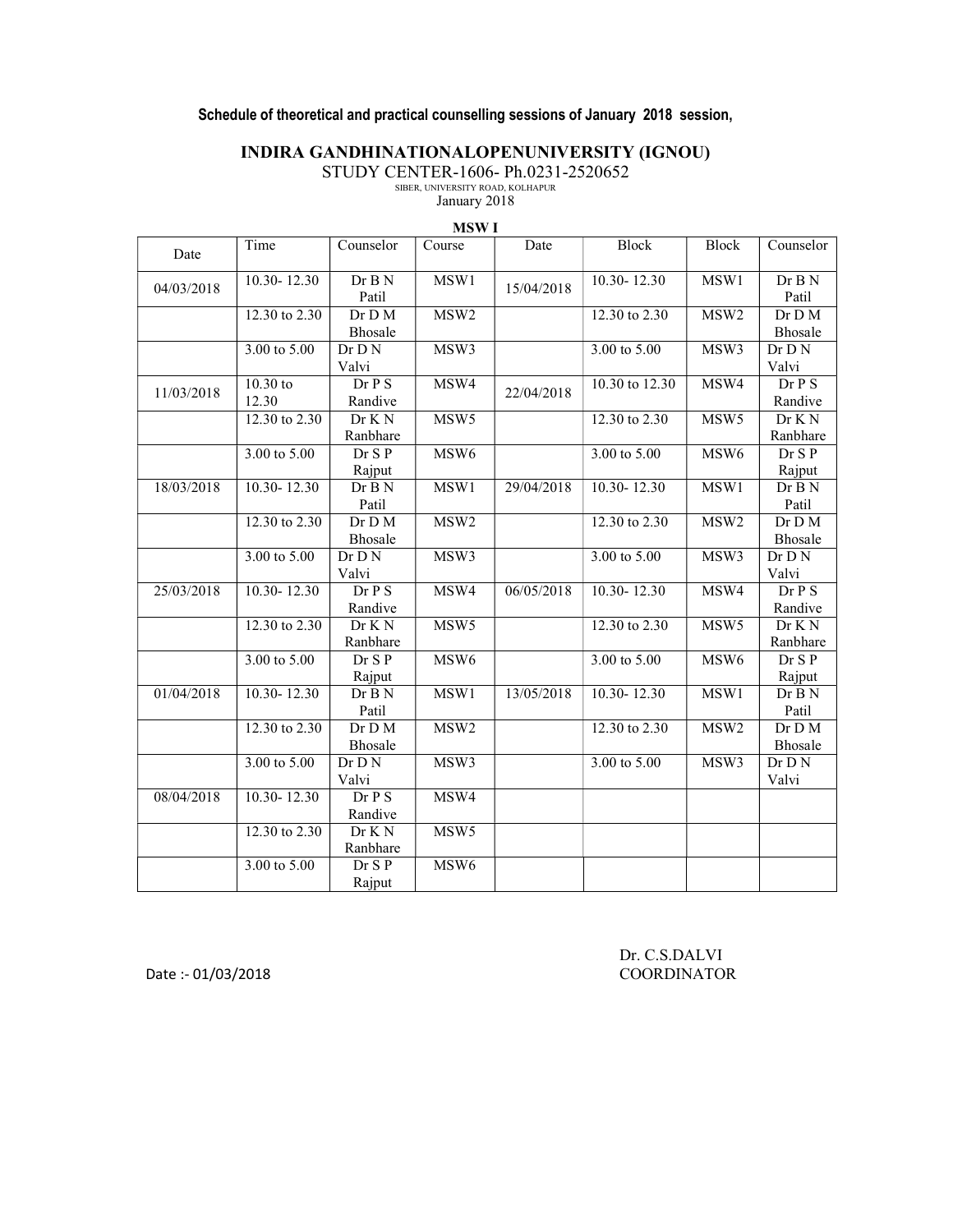#### INDIRA GANDHI NATIONAL OPEN UNIVERSITY

#### STUDY CENTER-1606

#### COUNSELLING SHEDULES FOR MSW-II January 2018

|            | Time                          | Counselor       | Course                              | Date       | <b>Block</b>        | <b>Block</b>              | Counselor       |
|------------|-------------------------------|-----------------|-------------------------------------|------------|---------------------|---------------------------|-----------------|
| Date       |                               |                 |                                     |            |                     |                           |                 |
| 21/01/2018 | $10.30-$<br>12.30             | Dr. P.S.Randive | $MSW-7$                             | 04/03/2018 | $10.30-$<br>12.30   | $MSW-7$                   | Dr. P.S.Randive |
|            | $\overline{12.30}$ to<br>2.30 | Dr.S.P.Rajput   | $MSW-8$                             |            | 12.30 to<br>2.30    | $MSW-8$                   | Dr.S.p.Rajput   |
|            | $3.00$ to<br>5.00             | Dr.D.M.Bhosale  | $MSW-9$                             |            | $3.00$ to<br>5.00   | MSW-9                     | Dr.D.M.Bhosale  |
| 28/01/2018 | $10.30$ to<br>12.30           | Dr.U.N.Valvi    | Elective                            | 11/03/2018 | $10.30$ to<br>12.30 | Elective<br>1             | Dr.U.N.Valvi    |
|            | $12.30$ to<br>2.30            | Dr.S.S.Apte     | Elective<br>2                       |            | 12.30 to<br>2.30    | Elective<br>2             | Dr.S.S.Apte     |
|            | 3.00 to<br>5.00               | Dr.B.N.Patil    | Elective<br>3                       |            | $3.00$ to<br>5.00   | Elective<br>3             | Dr.B.N.Patil    |
| 04/02/2018 | $10.30-$<br>12.30             | Dr. P.S.Randive | $MSW-7$                             | 18/03/2018 | $10.30-$<br>12.30   | $MSW-7$                   | Dr. P.S.Randive |
|            | 12.30 to<br>2.30              | Dr.S.p.Rajput   | $MSW-8$                             |            | $12.30$ to<br>2.30  | $MSW-8$                   | Dr.S.p.Rajput   |
|            | 3.00 to<br>5.00               | Dr.D.M.Bhosale  | $MSW-9$                             |            | 3.00 to<br>5.00     | $MSW-9$                   | Dr.D.M.Bhosale  |
| 11/02/2018 | $10.30 -$<br>12.30            | Dr.U.N.Valvi    | Elective                            | 25/03/2018 | $10.30 -$<br>12.30  | Elective                  | Dr.U.N.Valvi    |
|            | $12.30$ to<br>2.30            | Dr.S.S.Apte     | Elective<br>2                       |            | 12.30 to<br>2.30    | Elective<br>2             | Dr.S.S.Apte     |
|            | 3.00 to<br>5.00               | Dr.B.N.Patil    | Elective<br>3                       |            | 3.00 to<br>5.00     | Elective<br>3             | Dr.B.N.Patil    |
| 18/02/2018 | $10.30 -$<br>12.30            | Dr. P.S.Randive | $MSW-7$                             | 01/04/2018 | $10.30-$<br>12.30   | $\overline{\text{MSW-7}}$ | Dr. P.S.Randive |
|            | $\overline{12.30}$ to<br>2.30 | Dr.S.p.Rajput   | $MSW-8$                             |            | 12.30 to<br>2.30    | $MSW-8$                   | Dr.S.p.Rajput   |
|            | $3.00$ to<br>5.00             | Dr.D.M.Bhosale  | $\overline{MSW-9}$                  |            | $3.00$ to<br>5.00   | MSW-9                     | Dr.D.M.Bhosale  |
| 25/02/2018 | $10.30 -$<br>12.30            | Dr.U.N.Valvi    | Elective                            | 08/04/2018 | $10.30 -$<br>12.30  | Elective<br>1             | Dr.U.N.Valvi    |
|            | $12.30$ to<br>2.30            | Dr.S.S.Apte     | Elective<br>$\overline{\mathbf{c}}$ |            | 12.30 to<br>2.30    | Elective<br>2             | Dr.S.S.Apte     |
|            | 3.00 to<br>5.00               | Dr.B.N.Patil    | Elective<br>3                       |            | 3.00 to<br>5.00     | Elective<br>3             | Dr.B.N.Patil    |

Date :- 15/01/2018

 Dr. C.S.DALVI COORDINATOR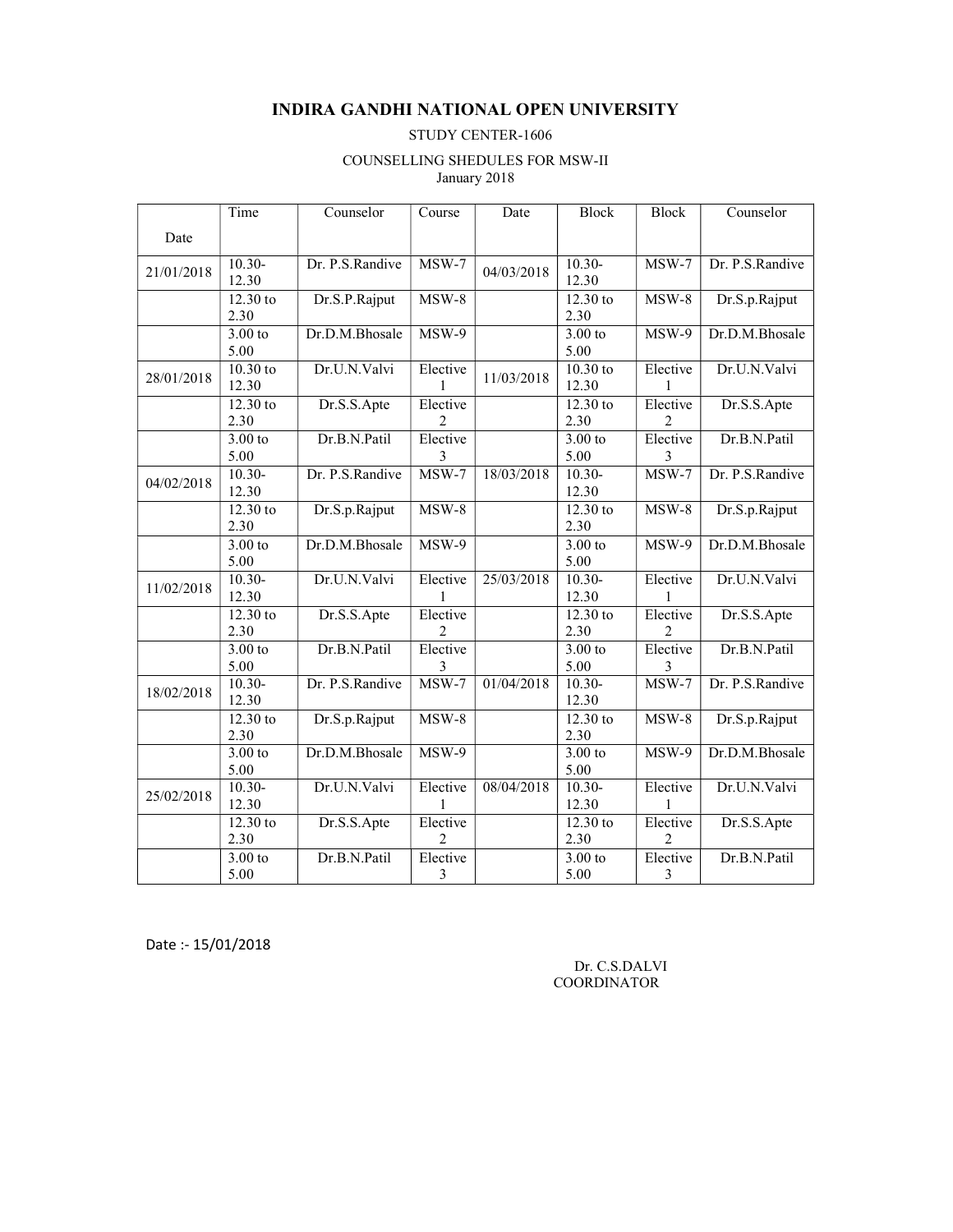#### INDIRA GANDHI NATIONAL OPEN UNIVERSITY

#### STUDY CENTER-1606

#### COUNSELLING SHEDULES FOR PGDIBO

|  | January 2018 |  |
|--|--------------|--|
|  |              |  |

|            | Time       | Course        | Counselor    | Date       | <b>Block</b>          | Counselor    | Course        |
|------------|------------|---------------|--------------|------------|-----------------------|--------------|---------------|
| Date       |            |               |              |            |                       |              |               |
|            | $10.30-$   | $IB0-01$      | $Dr$ $P$ $P$ |            | $10.30-$              | $Dr$ $P$ $P$ | IB0-01        |
| 04/03/2018 | 12.30      |               | Chavan       | 04/03/2018 | 12.30                 | Chavan       |               |
|            | $12.30$ to | $IBO-02$      | Dr C S       |            | 12.30 to              | Dr C S       | $IBO-02$      |
|            | 2.30       |               | Dalvi        |            | 2.30                  | Dalvi        |               |
|            | 3.00 to    | $IBO-03$      | Prof V r     |            | 3.00 to               | Prof V r     | $IBO-03$      |
|            | 5.00       |               | Kishore      |            | 5.00                  | Kishore      |               |
| 11/03/2018 | $10.30$ to | $IBO-04$      | Prof.P.      | 11/03/2018 | $10.30$ to            | Prof.P.      | $IBO-04$      |
|            | 12.30      |               | G Kale       |            | 12.30                 | G Kale       |               |
|            | $12.30$ to | $IBO-05$      | Prof Dr C    |            | $\overline{12.30}$ to | Prof Dr C    | $IBO-05$      |
|            | 2.30       |               | S Dalvi      |            | 2.30                  | S Dalvi      |               |
|            | 3.00 to    | $IBO-06$      | Prof K H     |            | 3.00 to               | Prof K H     | $IBO-06$      |
|            | 5.00       |               | Chogale      |            | 5.00                  | Chogale      |               |
| 18/03/2018 | $10.30-$   | $IB0-01$      | $Dr$ $P$ $P$ | 18/03/2018 | $10.30-$              | $Dr$ $P$ $P$ | $IB0-01$      |
|            | 12.30      |               | Chavan       |            | 12.30                 | Chavan       |               |
|            | $12.30$ to | $IBO-02$      | Dr C S       |            | 12.30 to              | Dr C S       | $IBO-02$      |
|            | 2.30       |               | Dalvi        |            | 2.30                  | Dalvi        |               |
|            | 3.00 to    | $IBO-03$      | Prof V r     |            | $3.00$ to             | Prof V r     | <b>IBO-03</b> |
|            | 5.00       |               | Kishore      |            | 5.00                  | Kishore      |               |
| 25/03/2018 | $10.30-$   | $IBO-04$      | Prof.P.      | 25/03/2018 | $10.30-$              | Prof.P.      | $IBO-04$      |
|            | 12.30      |               | G Kale       |            | 12.30                 | G Kale       |               |
|            | $12.30$ to | $IBO-05$      | Prof Dr C    |            | 12.30 to              | Prof Dr C    | $IBO-05$      |
|            | 2.30       |               | S Dalvi      |            | 2.30                  | S Dalvi      |               |
|            | 3.00 to    | $IBO-06$      | Prof K H     |            | 3.00 to               | Prof K H     | $IBO-06$      |
|            | 5.00       |               | Chogale      |            | 5.00                  | Chogale      |               |
| 01/04/2018 | $10.30-$   | $IB0-01$      | $Dr$ $P$ $P$ | 01/04/2018 | $10.30-$              | $Dr$ $P$ $P$ | $IB0-01$      |
|            | 12.30      |               | Chavan       |            | 12.30                 | Chavan       |               |
|            | $12.30$ to | <b>IBO-02</b> | Dr C S       |            | 12.30 to              | Dr C S       | <b>IBO-02</b> |
|            | 2.30       |               | Dalvi        |            | 2.30                  | Dalvi        |               |
|            | 3.00 to    | $IBO-03$      | Prof V r     |            | 3.00 to               | Prof V r     | $IBO-03$      |
|            | 5.00       |               | Kishore      |            | 5.00                  | Kishore      |               |
| 08/04/2018 | $10.30-$   | $IBO-04$      | Prof.P.      | 08/04/2018 | $10.30-$              | Prof.P.      | $IBO-04$      |
|            | 12.30      |               | G Kale       |            | 12.30                 | G Kale       |               |
|            | $12.30$ to | $IBO-05$      | Prof Dr C    |            | 12.30 to              | Prof Dr C    | $IBO-05$      |
|            | 2.30       |               | S Dalvi      |            | 2.30                  | S Dalvi      |               |
|            | 3.00 to    | <b>IBO-06</b> | Prof K H     |            | 3.00 to               | Prof KH      | <b>IBO-06</b> |
|            | 5.00       |               | Chogale      |            | 5.00                  | Chogale      |               |

Date :- 01/03/2018

 Dr. C.S.DALVI COORDINATOR